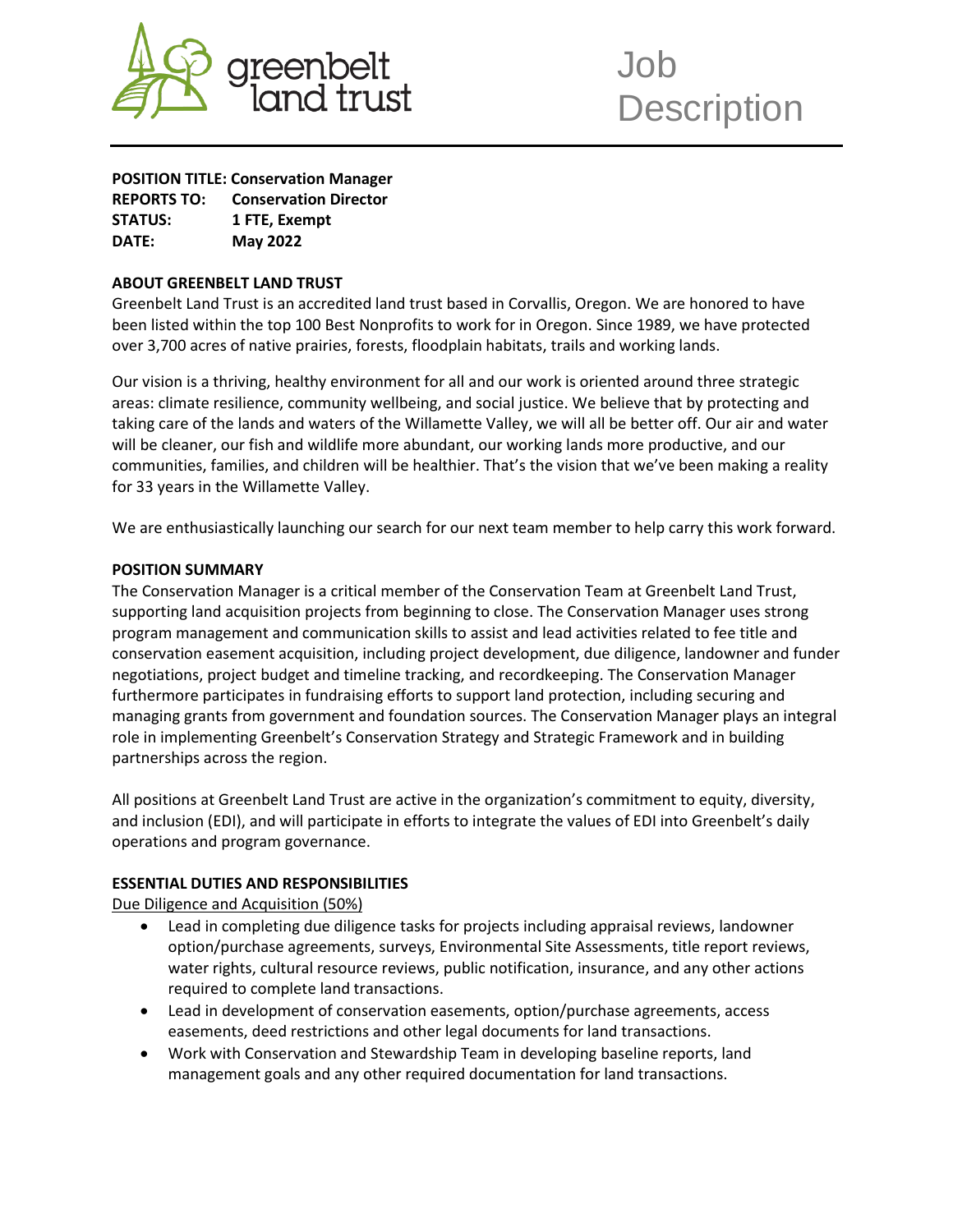- Coordinate with Finance team on invoicing, contracts and other needs related to due diligence requirements.
- Work with Conservation Director to coordinate and execute all land conservation and acquisition transaction closings.
- Document each land conservation transaction through carefully organized paper and electronic files and ensure all pertinent documentation and communications are present and project summaries and costs are included.
- Lead in grant agreements, expenditures, and reporting related to land transactions.
- Participate in professional development opportunities to further technical expertise and broaden the capacity of the position.

Conservation Project Development (40%)

- Respond to conservation inquiries, educating and sharing resources with landowners, screening projects for review with Conservation Team.
- Support Conservation Director in implementing Conservation Strategy updates and outreach
- Track and manage complex project tasks and communicate regularly with staff, landowners, funders, and partners.
- Regularly communicate with Conservation and Stewardship Teams during the pre-acquisition process on developing staff evaluations, timelines, due diligence needs, costs, and funding opportunities.
- Lead in grant-writing and funding opportunities for conservation projects
- Work with Conservation and Stewardship Team to complete GIS/mapping needs for land acquisition grant applications, presentation materials on conservation opportunities, reports, and other general GIS needs.

# Partnership (5%)

• Represent Greenbelt in building partnership with conservation and community organizations, coalitions, agencies, tribes, and working groups.

# Organizational (5%)

- Assist GLT staff with fundraising, tours, events, and general operations
- Participate in organizational planning initiatives and trainings

Other duties as assigned by supervisor.

# **BASIC QUALIFICATIONS**

- A genuine passion for land and water conservation
- A demonstrated commitment to promoting and enhancing diversity and equity
- Experience planning and prioritizing workloads to meet tight deadlines while juggling priorities
- Strong organizational skills, with excellent recordkeeping and attention to detail
- A demonstrated ability to work independently and show initiative
- Demonstrated ability to work collaboratively, be accountable, and motivate others
- A creative and solutions-oriented mindset
- Exceptional communication skills, including strong writing, listening, and presentation skills and/or storytelling
- Experience communicating with a variety of audiences (e.g. government agencies, municipalities, landowners, and/or the general public)